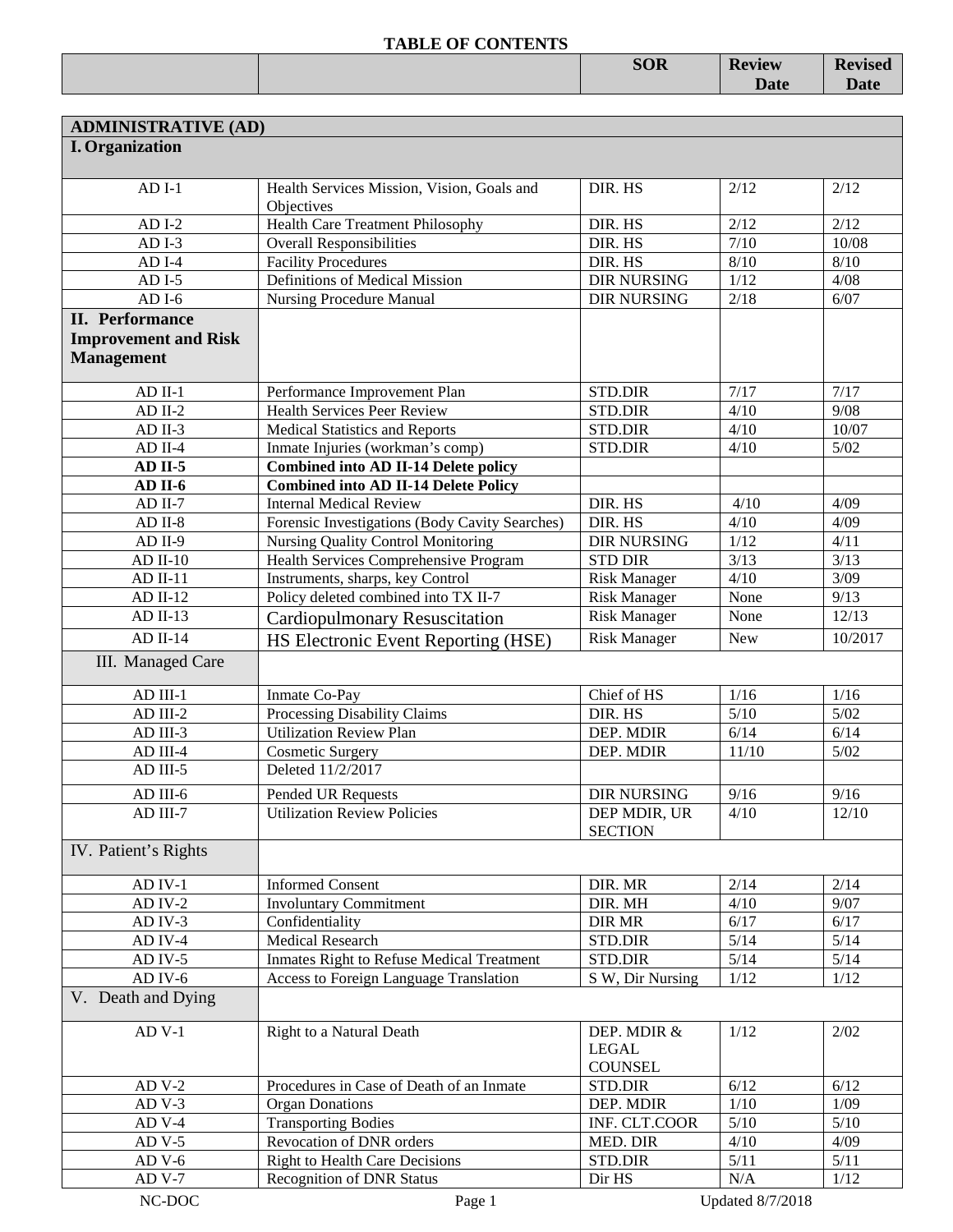|  | <b>SOR</b> | <b>Review</b> | <b>Pevised</b> |
|--|------------|---------------|----------------|
|  |            | <b>Date</b>   | <b>Date</b>    |
|  |            |               |                |

| <b>VI. Medical Records</b> |                                                                             |                                              |                         |        |
|----------------------------|-----------------------------------------------------------------------------|----------------------------------------------|-------------------------|--------|
| AD VI-1                    | Purpose and Composition of Medical Record                                   | <b>DIR MR</b>                                | 5/14                    | 5/14   |
| AD VI-2                    | <b>Medical Record Committee</b>                                             | <b>DIR MR</b>                                | 6/10                    | 4/00   |
| AD VI-3                    | Release of Confidential Information                                         | DIR MR                                       | 5/14                    | $5/14$ |
| AD VI-4                    | Combining Records & Creating Additional<br>Volumes                          | <b>DIR MR</b>                                | 8/14                    | 8/14   |
| AD VI- $\overline{5}$      | Mental Health Records/Tracking System                                       | DIR MR                                       | 6/10                    | 1/06   |
| AD VI-6                    | Photographs and Videotapes                                                  | <b>DIR MR</b>                                | 5/14                    | $5/14$ |
| AD VI-7                    | <b>Transfer of Medical Records</b>                                          | <b>DIR MR</b>                                | 5/14                    | $5/14$ |
| AD VI-8                    | <b>Record Retention</b>                                                     | <b>DIR MR</b>                                | $8/10$                  | 8/10   |
| AD VI-9                    | Retrieval of Parole/Release Records                                         | <b>DIR MR</b>                                | 4/11                    | 4/11   |
| <b>AD VI-10</b>            | Coding and Indexing                                                         | DIR MR                                       | $8/10$                  | 8/09   |
| <b>AD VI-11</b>            | Deleted                                                                     |                                              |                         |        |
| <b>AD VI-12</b>            | <b>Basic Medical Record Documentation</b>                                   | <b>RISK MGR</b>                              | 4/14                    | 414    |
| <b>AD VI-13</b>            | Forms Management<br>Problem List                                            | <b>DIR MR</b>                                | 5/14                    | $5/14$ |
| <b>AD VI-14</b>            |                                                                             | DEP MDIR,<br>DENT DIR, DIR<br><b>MH</b>      | 9/14                    | 9/14   |
| <b>AD VI-15</b>            | Dialysis Records                                                            | DIR MR                                       | 9/16                    | 9/16   |
| AD VI-16                   | Recording Data in OPUS                                                      | OPUS COORD                                   | 9/16                    | 9/16   |
| <b>AD VI-17</b>            | <b>HERO</b> Downtime                                                        | Chief of HH                                  | N/A                     | 9/16   |
| <b>VII.</b> Facilities     |                                                                             |                                              |                         |        |
| AD VII-1                   | Facilities, Equipment, Supplies                                             | NRS MGR, ADON<br>DIR DON, DIR<br><b>PHAR</b> | 1/12                    | 4/11   |
| AD VII-2                   | First Aid Kits                                                              | DIR. HS                                      | $7/10$                  | 9/05   |
| AD VII-5                   | <b>Emergency Medical Response Plans</b>                                     | CHIEF OF HS,<br><b>RISK MGR</b>              | 6/12                    | 6/12   |
| <b>VIII. Reporting</b>     |                                                                             |                                              |                         |        |
| AD VIII-2                  | Notification of Serious Illness, Injury or Death<br>of Hospitalized Patient | <b>STD.DIR</b>                               | 8/10                    | 3/04   |
| $AD$ VIII-3                | Duty to Warn                                                                | <b>DIR MH</b>                                | 1/14                    | 1/14   |
| AD VIII-4                  | Deleted refer to CP 18                                                      |                                              |                         |        |
| AD VIII-5                  | Reporting Positive Drug Finding During Dx.<br>Work-up                       | STD.DIR                                      | 3/14                    | 3/14   |
| AD VIII-6                  | Medical Notification to Excuse from Work                                    | <b>DON</b>                                   | 11/14                   | 11/14  |
| <b>PERSONNEL (P)</b>       |                                                                             |                                              |                         |        |
| $P-1$                      | Nursing Staffing Standards                                                  | <b>DON</b>                                   | 1/12                    | 1/12   |
| $P-2$                      | <b>Rescinded</b>                                                            |                                              |                         |        |
| $P-3$                      | <b>Continuing Education</b>                                                 | <b>DISCILINE HDS</b>                         | 5/10                    | $5/08$ |
| $P-4$                      | Use of Physician Extenders                                                  | DEP. MDIR                                    | $8/10$                  | 8/09   |
| $P-5$                      | Use of Inmates in Health Care                                               | <b>DON</b>                                   | 1/12                    | 10/07  |
| $P-6$                      | Nursing: Verification of Valid Licenses                                     | <b>DON</b>                                   | 1/12                    | 4/11   |
| $P-7$                      | <b>Medication Technicians</b>                                               | <b>DON</b>                                   | 1/16                    | $1/16$ |
| $P-8$                      | <b>Nursing Coverage</b>                                                     | <b>DON</b>                                   | 1/12                    | $3/10$ |
| $P-9$                      | Nursing Orientation, Mandatory Training                                     | <b>DON</b>                                   | $1/12$                  | $5/10$ |
| $P-10$                     | Requesting Flexible & Alternate Work<br>Schedules                           | <b>DON</b>                                   | 1/12                    | 1/12   |
| $P-11$                     | <b>Social Work Staffing</b>                                                 | DIR MH                                       | $5/12$                  | $5/12$ |
| <b>II.</b> Employee Health |                                                                             |                                              |                         |        |
| $P$ II-1                   | <b>MOVED TO IC-11</b>                                                       |                                              |                         |        |
| $P-II-2$                   | <b>MOVED TO IC-12</b>                                                       |                                              |                         |        |
| NC-DOC                     | Page 2                                                                      |                                              | <b>Updated 8/7/2018</b> |        |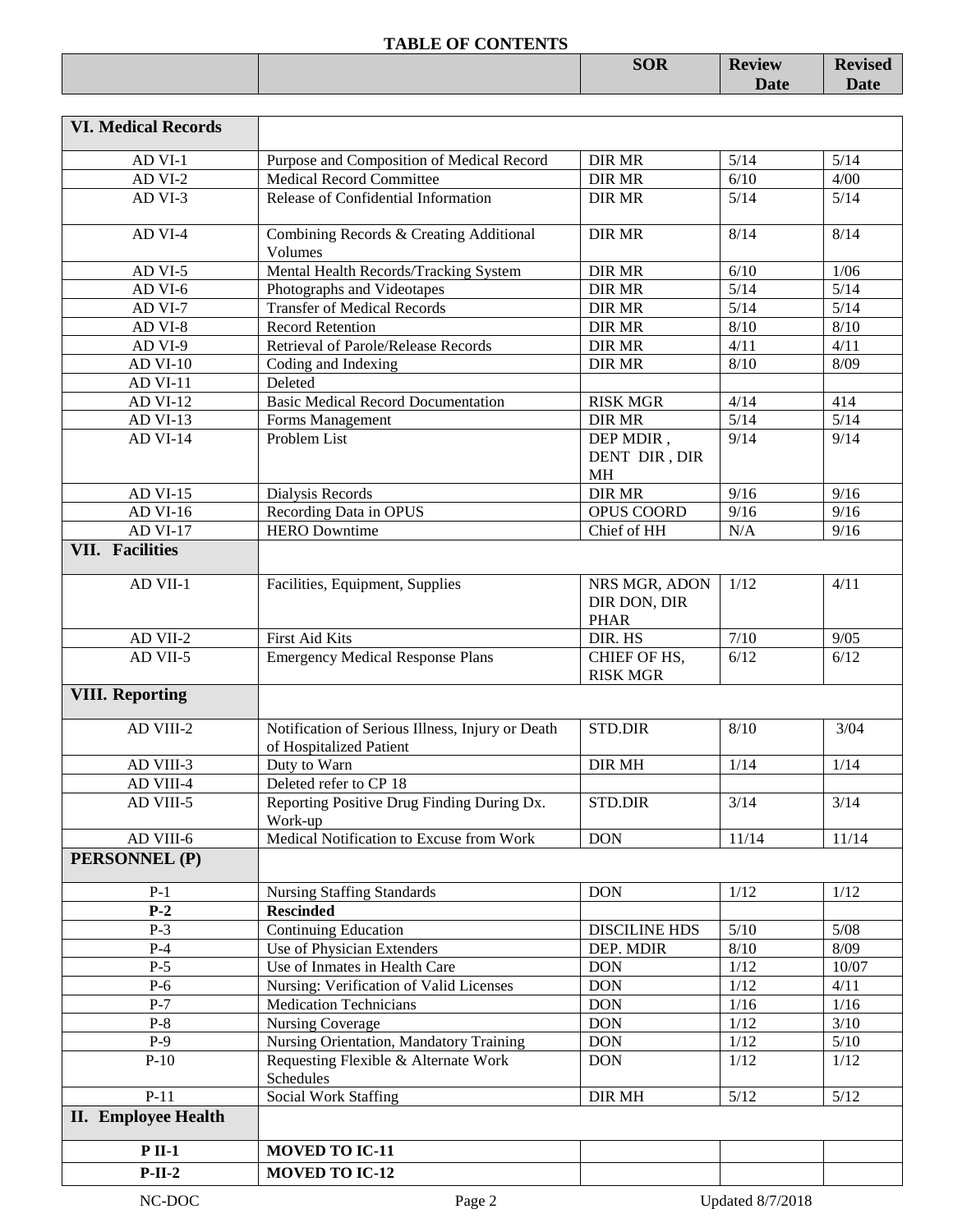|                                  | <b>TABLE OF CONTENTS</b>                               | <b>SOR</b>           | <b>Review</b> | <b>Revised</b> |
|----------------------------------|--------------------------------------------------------|----------------------|---------------|----------------|
|                                  |                                                        |                      | Date          | Date           |
|                                  |                                                        |                      |               |                |
| <b>P</b> II-3                    | <b>MOVED TO IC13</b>                                   |                      |               |                |
| <b>P</b> II-4                    | <b>MOVED TO IC-14</b>                                  |                      |               |                |
|                                  |                                                        |                      |               |                |
| $P$ II-5<br><b>P</b> II-6        | <b>BBP</b> Exposure to DOP Employees<br>Moved to IC 10 | <b>INF CTRL COOR</b> | 7/14          | 7/14           |
|                                  |                                                        |                      |               |                |
| <b>ASSESSMENT OF PATIENT (A)</b> |                                                        |                      |               |                |
| $A-1$                            | Receiving Screening                                    | DEP. MDIR            | 1/14          | 1/14           |
| $A-2$                            | Inmate Physical Exam & PULHEAT                         | DEP. MDIR            | 7/17          | 7/17           |
| $A-3$                            | <b>Lab Services</b>                                    | DEP. MDIR            | 5/14          | 5/14           |
| $A-4$                            | <b>Radiology Services</b>                              | DIR. HS              | 5/14          | 5/14           |
| $A-5$                            | Offenders in Segregation                               | <b>CHIEF OF HS</b>   | 11/14         | 11/14          |
| $A-6$                            | Deleted March 19, 2018                                 |                      |               |                |
| $A-7$                            | <b>Court Ordered STD Testing</b>                       | <b>INF CTRL COOR</b> | 2/14          | 2/14           |
| $A-8$                            | <b>Paternity Testing</b>                               | STD.DIR.             | 11/14         | 11/14          |
| $A-9$                            | <b>Patient Acuity Rating System</b>                    | <b>DON</b>           | 4/16          | 4/16           |
| $A-10$                           | Falls Screening/Alert                                  | <b>STD.DIR</b>       | 4/10          | 8/04           |
| $A-11$                           | Vision Screening                                       | DEP. MDIR            | 3/17          | 3/17           |
| $A-12$                           | Intersystem and Intrasystem Mental Health              | <b>DIR MH</b>        | 4/18          | 4/18           |
|                                  | Services Screening, Appraisal and Assessment           |                      |               |                |
|                                  | (Outpatient-Services)                                  |                      |               |                |
| $A-13$                           | Infusion therapy and Blood Components                  | DIR. NUR             | N/A           | 4/16           |
|                                  | Administration                                         |                      |               |                |
| PLANNING PATIENT CARE (PL)       |                                                        |                      |               |                |
| $PL-1$                           | Procedures for Chronic Disease                         | DEP. MDIR            | 6/13          | 6/13           |
| $PL-2$                           | Initial Nursing Care Plan for Mental Health            | DIR MH               | 1/12          | 3/02           |
| <b>PATIENT EDUCATION (PE)</b>    |                                                        |                      |               |                |
|                                  |                                                        |                      |               |                |
| $PE-1$                           | <b>Health Orientation</b>                              | DON, ADON            | 1/14          | 1/14           |
| $PE-2$                           | Inmate Health Education/Health Promotion               | <b>DON</b>           | 10/14         | 10/14          |
| $PE-3$                           | Refer to Policy N-1<br>Deleted                         |                      |               |                |
| $PE-4$                           | Refer to Policy TX II-7 Deleted                        |                      |               |                |
|                                  | <b>CARE AND TREATMENT OF PATIENT (TX)</b>              |                      |               |                |
|                                  |                                                        |                      |               |                |
| <b>Access to Services</b><br>Ι.  |                                                        |                      |               |                |
| $TXI-1$                          | <b>Sick Call</b>                                       | <b>DON</b>           | 1/16          | 1/16           |
| <b>TXI-2</b>                     | <b>Specialty Medical Clinics</b>                       | DEP. MDIR            | 9/16          | 9/16           |
| <b>TXI-3</b>                     | Mental Health Outpatient Clinics                       | DIR. MH              | 6/11          | 6/11           |
| <b>TXI-4</b>                     | Medical Treatment Services Outside DOP                 | DEP. MDIR            | 7/12          | 7/12           |
| TX 1-5                           | Mental Health Services Outside DOP                     | <b>MH</b>            |               | Policy         |
|                                  |                                                        |                      |               | Deleted        |
| <b>TX I-6</b>                    | Mental Health Day Treatment                            | DIR MH               | 4/18          | 4/18           |
| <b>TX I-7</b>                    | <b>CPR</b>                                             | <b>DELETED</b>       | 12/30/2013    |                |
| TXI-8                            | Telephone Triage                                       | <b>DON</b>           | 1/17          | 1/17           |

**TX I-12** Mental Health Outpatient Services -Telepsychiatry Clinics

**Offenders**

**TX I-13 Evaluation and Management of Transgender** 

TX I-9 Detoxification and Drug Withdrawal DEP. MDIR 1/12 1/12<br>TX I-10 Oxygen DON 6/14 6/14 TX I-10  $\qquad$  Oxygen  $\qquad$  DON  $\qquad$  6/14 6/14 TXI-11 Mass Casualties DON 9/16 9/16

TX I-14 Adult residential Treatment Services DIR MH NA 10/13

DIR. MH **4/18 4/18**

**DIR. MH 8/2018 8/2018**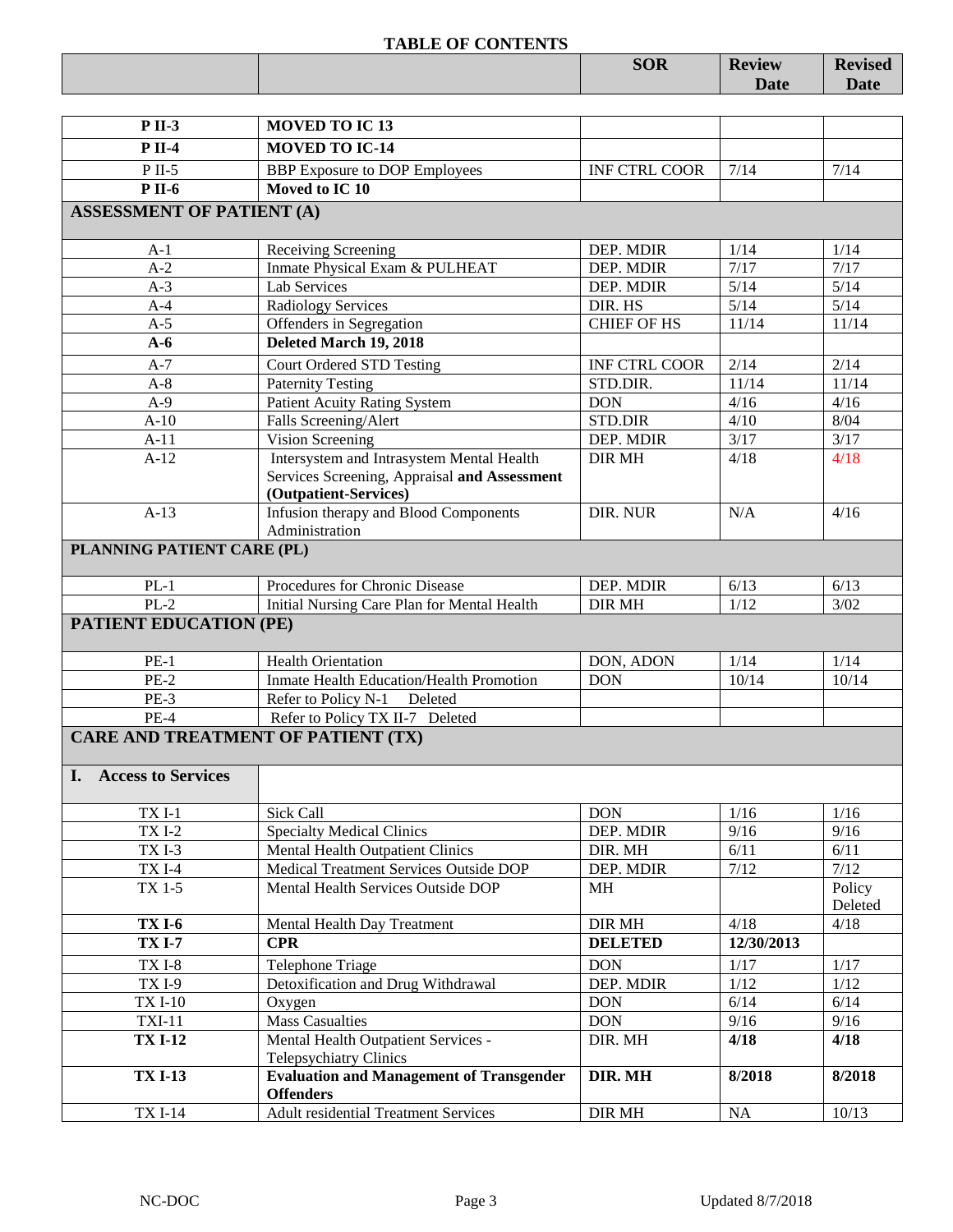|  | $C\Omega$<br><b>DOIT</b> | <b>Peview</b> | 7000 |
|--|--------------------------|---------------|------|
|  |                          | Date          | valc |
|  |                          |               |      |

| <b>II.</b> Medication<br><b>Administration</b> |                                                                                    |                                   |                   |         |
|------------------------------------------------|------------------------------------------------------------------------------------|-----------------------------------|-------------------|---------|
| TX II-1                                        | Drug Formulary                                                                     | <b>DIR PHAR</b>                   | 2/17              | 2/17    |
| $TX$ II-2                                      | Deleted and combined into TX II-4                                                  |                                   |                   |         |
| TX II-3                                        | Valid Orders and Treatment Protocols                                               | <b>DIR PHAR</b><br><b>DEPMDIR</b> | 1/17              | 1/17    |
| $TX$ II-4                                      | Medication Procurement and Returns                                                 | DIR. PHAR                         | 1/17              | 1/17    |
| <b>TX II-5</b>                                 | <b>Starter Dose Program</b>                                                        | DIR. PHAR                         | $1/17$            | 1/17    |
| TX II-6                                        | <b>Inmates Transferred on Medications</b>                                          | DON, DIR. PHAR,                   | 2/17              | 2/17    |
| <b>TX II-7</b>                                 | Medication Administration Methods,<br>Documentation and Education                  | <b>DON</b>                        | 7/17              | 7/17    |
| TX II-8                                        | Involuntary Administration of Psychotropic<br>Medications                          | <b>DIR MH</b>                     | 6/12              | 6/12    |
| <b>TX II-9</b>                                 | Medication Duration for Outpatient Services                                        | DIR. PHAR                         | 1/17              | 1/17    |
| <b>TX II-10</b>                                | Policy deleted combined into TX II-7                                               |                                   |                   |         |
| <b>TX II-11</b>                                | Psychotropic Medication Review                                                     | <b>DIR MH</b>                     | 12/16             | 12/16   |
| <b>TX II-12</b>                                | <b>Controlled Substances</b>                                                       | <b>DIR. PHAR</b>                  | $1/17$            | $1/17$  |
| <b>TX II-13</b>                                | Non-Prescription Medication in Canteen                                             | DIR. PHAR                         | $1/17$            | $1/17$  |
| <b>TX II-14</b>                                | Drug Storage                                                                       | DIR. PHAR                         | $1/17$            | $1/17$  |
| <b>TX II-15</b>                                | Drug Recall                                                                        | DIR. PHAR                         | $\overline{1/17}$ | 1/17    |
| <b>TX II-16</b>                                | <b>Offender Release with Medications</b>                                           | DIR. PHAR                         | 7/2017            | 7/2017  |
| <b>TX II-17</b>                                | Deleted and Combined into TX II-1                                                  |                                   |                   |         |
| <b>TX II-18</b>                                | <b>Inmate Medication Refill Request System</b>                                     | DIR. PHAR                         | 4/12              | 4/12    |
| <b>TX II-19</b>                                | PRN (as Needed) Medication, Administration of                                      | DIR. PHAR                         | 4/10              | 6/07    |
| <b>TX II-20</b>                                | <b>Transcription of Orders</b>                                                     | <b>DIR NURSING</b>                | $1/12$            | 6/11    |
| <b>TX II-21</b>                                | Procuring Medications for Inmate Workman's<br>Comp Cases                           | <b>DIR NURSING</b>                | 1/12              | 10/07   |
| <b>TX II-22</b>                                | Mental Health Preferred Drug List                                                  | DIR MH                            | N/A               | $11/10$ |
| <b>TX II-23</b>                                | Automated dispensing Cabinets                                                      | DIR Phar                          | 1/2018            | 1/2018  |
| <b>III. Restrictive</b><br><b>Procedures</b>   |                                                                                    |                                   |                   |         |
| TX III-1                                       | Therapeutic Seclusion                                                              | DIR. MH                           | $7/10$            | 9/07    |
| TX III-2                                       | Therapeutic Restraint                                                              | DIR. MH                           | 7/10              | 10/08   |
| TX III-3                                       | Use of Restraints for Medical Purposes                                             | DEP.MDIR, DON                     | 10/14             | 10/14   |
| TX III-4                                       | Use of Single Cell                                                                 | DIR.MH                            | $7/10$            | 10/08   |
| TX III-5                                       | Assessment & Care of Patient on Special<br><b>Management Meals</b>                 | <b>STD DIR</b>                    | 10/14             | 10/14   |
| TX III-6                                       | Assessment & Care of Patient on Finger Food<br>Diet                                | <b>STD DIR</b>                    | 10/10             | 10/08   |
| TX III-7                                       | Self Injurious Behavior                                                            | DR.MH                             | 06/16             | 06/16   |
| TX III-8                                       | Medical Care with Use of Force and/or Incidents<br>Involving Trauma to an Offender | <b>STD DIR</b>                    | 10/14             | 10/14   |
| TX III-9                                       | Suicide Prevention Program                                                         | <b>DRMH</b>                       | NA                | $6/16$  |
| <b>IV. Infection Control</b><br>(IC)           | Moved to Section VII. See below.                                                   |                                   |                   |         |
| <b>V.</b> Dental Services                      |                                                                                    |                                   |                   |         |
| <b>TX V-1</b>                                  | <b>Dental Responsibilities</b>                                                     | DENTAL COM                        | 5/14              | $5/14$  |
| <b>TX V-2</b>                                  | <b>Asepsis Dental Procedures</b>                                                   | DENTAL COM                        | $5/14$            | $5/14$  |
| <b>TX V-3</b>                                  | Dental Exams and Assessments                                                       | DENTAL COM                        | $3/16$            | $3/16$  |
| <b>TX V-4</b>                                  | Access to Dental Care and Dental Priorities                                        | DENTAL COM                        | $5/14$            | $5/14$  |
| <b>TX V-5</b>                                  | Preventive Dentistry                                                               | DENTAL COM                        | $5/14$            | $5/14$  |
| <b>TX V-6</b>                                  | Types of Dental Treatments Provided                                                | DENTAL COM                        | $3/16$            | $3/16$  |
| <b>TX V-7</b>                                  | Periodontal Treatment                                                              | <b>DENTAL COM</b>                 | $3/16$            | $3/16$  |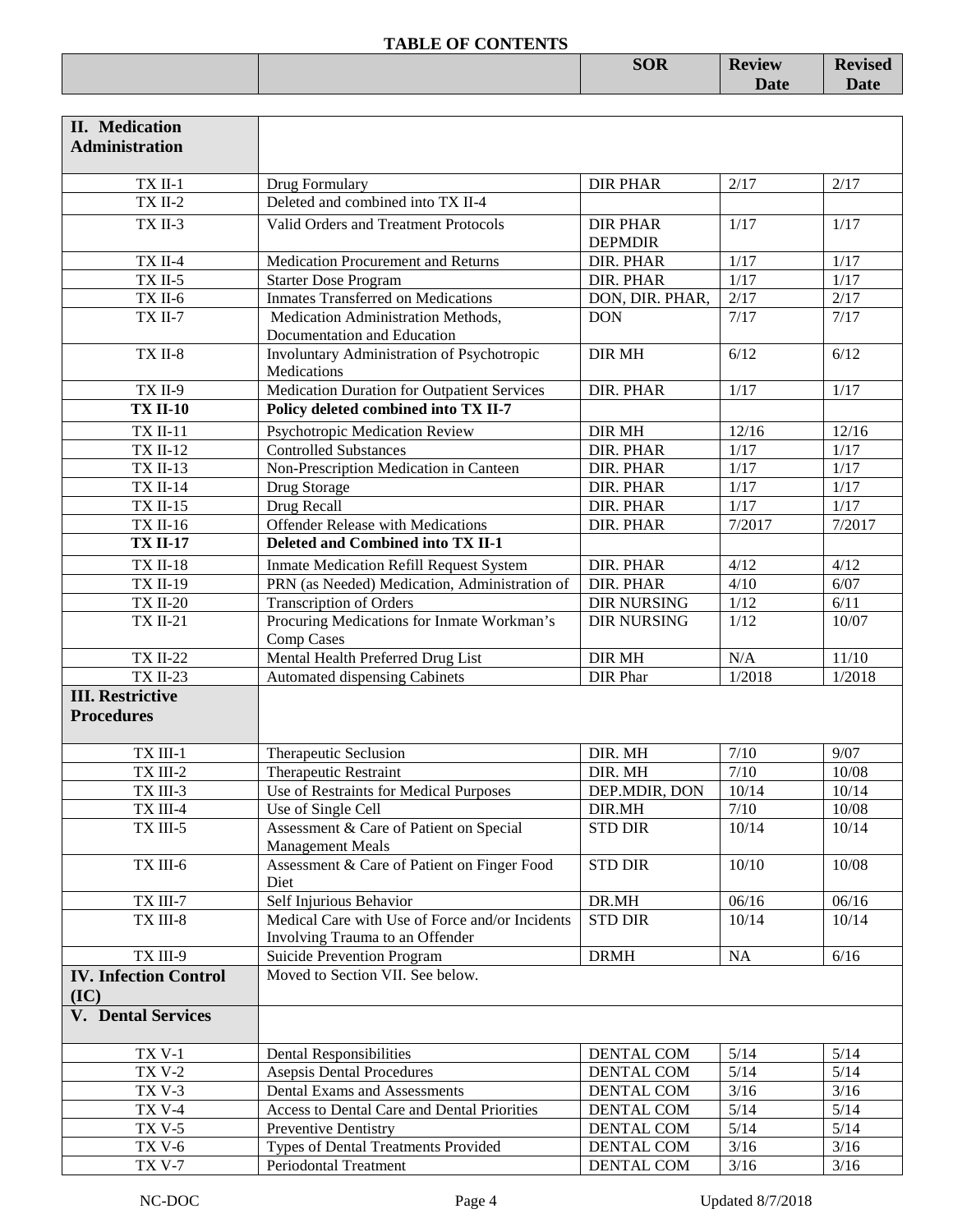|                                        |                                                                                              | <b>SOR</b>                             | <b>Review</b>  | <b>Revised</b> |
|----------------------------------------|----------------------------------------------------------------------------------------------|----------------------------------------|----------------|----------------|
|                                        |                                                                                              |                                        | <b>Date</b>    | <b>Date</b>    |
|                                        |                                                                                              |                                        |                |                |
| TX V-8                                 | Orthodontics                                                                                 | DENTAL COM                             | 5/14           | $5/14$         |
| <b>TX V-9</b>                          | Dental Records and Reports                                                                   | DENTAL COM                             | 5/14           | $5/14$         |
| <b>TX V-10</b>                         | Dental Hygiene Under Direction                                                               | DENTAL COM                             | $5/14$         | $5/14$         |
| <b>TX V-11</b>                         | Dental Holds                                                                                 | DENTAL COM                             | $3/16$         | $3/16$         |
| <b>VI. Activities of Daily</b>         |                                                                                              |                                        |                |                |
| Living                                 |                                                                                              |                                        |                |                |
| TX VI-1                                | <b>Inmate Personal Hygiene</b>                                                               | INF CTRL COOR                          | 1/12           | 2/02           |
| TX VI-2                                | Therapeutic Diets & Supplemental Nourishment                                                 | DIR. FOOD SER                          | 8/10           | 8/09           |
| TX VI-3                                | Refer to Policy N-5 Deleted                                                                  |                                        |                |                |
| TX VI-4                                | Grinding of Toe Nails & Calluses                                                             | DEP. MDIR                              | 11/10          | 2/02           |
| <b>VII.</b> Disabilities               |                                                                                              |                                        |                |                |
|                                        |                                                                                              |                                        |                |                |
| TX VII-1                               | <b>Developmental Disabilities</b>                                                            | <b>SOCIAL WORK</b>                     | $8/10$         | 8/07           |
| TX VII-2                               | <b>Physical Disabilities</b>                                                                 | <b>SOCIAL WORK</b>                     | 8/10           | 8/09           |
| TX VII-3                               | Durable Medical Equipment (DME) and                                                          | DEP. MDIR                              | 10/14          | 10/14          |
|                                        | <b>Medical Appliances</b>                                                                    |                                        |                |                |
| <b>CONTINUITY OF PATIENT CARE (CC)</b> |                                                                                              |                                        |                |                |
| $CC-1$                                 | Continuity of Care                                                                           | <b>SOCIAL WORK</b>                     | 4/14           | 4/14           |
| $CC-2$<br>$CC-3$                       | Hospitalization & In-patient Medical Services<br>Transfers, Appropriate Medical Placements & | DEP. MDIR, UR,<br>DON, DEP. MDIR       | 4/14<br>$5/14$ | 4/14<br>5/14   |
|                                        | Medical Hold                                                                                 | DIR POP MGMENT                         |                |                |
| $CC-4$                                 | <b>Pregnant Inmates</b>                                                                      | DEP. MDIR                              | $3/14$         | 3/14           |
| $CC-5$                                 | Aged and Infirmed Inmates                                                                    | DIR. HS                                | $5/14$         | $5/14$         |
| $CC-6$                                 | Mental Health Services - Case Finding &                                                      | <b>DIR MH</b>                          | 5/18           | $5/18$         |
|                                        | <b>Patient Flow</b>                                                                          |                                        |                |                |
| $CC-7$                                 | <b>Transfer Procedures for Referral to Mental</b>                                            | <b>DIR MH</b>                          | 8/10           | 10/08          |
|                                        | Health                                                                                       |                                        |                |                |
| $CC-8$                                 | Aftercare for Planning for Inmates HS                                                        | SOCIAL WORK,<br>INF CTRL COOR,         | 1/12           | 11/07          |
|                                        |                                                                                              | DON DIR CASE                           |                |                |
|                                        |                                                                                              | <b>MGE</b>                             |                |                |
| $CC-9$                                 | Social History                                                                               | <b>SOCIAL WORK</b>                     | $5/10$         | 5/03           |
| $CC-11$                                | Extending the Limits of Confinement                                                          | DEP. MDIR                              | 8/17           | 8/17           |
| $CC-12$                                | <b>Medical Release</b>                                                                       | Chief of HS                            | 8/17           | 8/17           |
| $CC-13$                                | Offender, Family Correspondence and Calls                                                    | Chief of HS                            | 3/14           | 3/14           |
| $CC-14$                                | <b>Medicaid Application Process</b>                                                          | <b>SOCIAL WORK</b>                     | NA             | 12/12          |
| <b>Nutrition (N)</b>                   |                                                                                              |                                        |                |                |
| $N-1$                                  | Therapeutic Diet Orientation                                                                 | <b>DON</b>                             | 3/16           | $3/16$         |
| $N-5$                                  | Management of Offenders Refusing to Eat                                                      | <b>CHIEF OF HS</b>                     | 10/14          | 10/14          |
| <b>Infection</b>                       |                                                                                              |                                        |                |                |
| Control (IC)                           |                                                                                              |                                        |                |                |
|                                        |                                                                                              |                                        |                |                |
| $IC-1$                                 | Sterilization and Disinfection                                                               | <b>INF CTRL COOR</b>                   | 1/16           | 1/16           |
| $IC-2$                                 | Sanitation of Medical Areas & Equipment                                                      | <b>INF CTRL COOR</b>                   | 9/16           | 9/16           |
| $IC-3$                                 | Communicable Disease                                                                         | INF CTRL COOR                          | 1/16           | $1/16$         |
| $IC-4$                                 | <b>Standard Precautions</b>                                                                  | INF CTRL COM                           | 1/15           | $1/15$         |
| $IC-5$                                 | Inmate Exposure to BBP                                                                       | INF CTRL COM                           | 9/16           | 9/16           |
| $IC-6$                                 | Tuberculosis Control Plan                                                                    | DEP. MDIR, INF                         | 9/16           | 9/16           |
| $IC-7$                                 | Management of HIV Infection/Acquired                                                         | <b>CTRL NRS</b><br><b>INF CTRL COM</b> | 1/12           | 9/10           |
|                                        | Immune                                                                                       |                                        |                |                |
| $IC-8$                                 | Immunizations                                                                                | INF CTRL COM                           | 5/16           | 5/16           |
| $IC-10$                                | BBP Exposure/Employees of other Agencies                                                     | INF CTRL COM                           | 9/16           | 9/16           |
| $IC-11$                                | Employee Vaccinations and TB Screening                                                       | INF CTRL COM                           | 9/16           | 9/16           |
| $IC-12$                                | Injuries to Staff and Occupational Exposure to                                               | INF CTRL COM                           | 1/16           | 1/16           |
|                                        | DPS Staff and Staff from other Agencies                                                      |                                        |                |                |